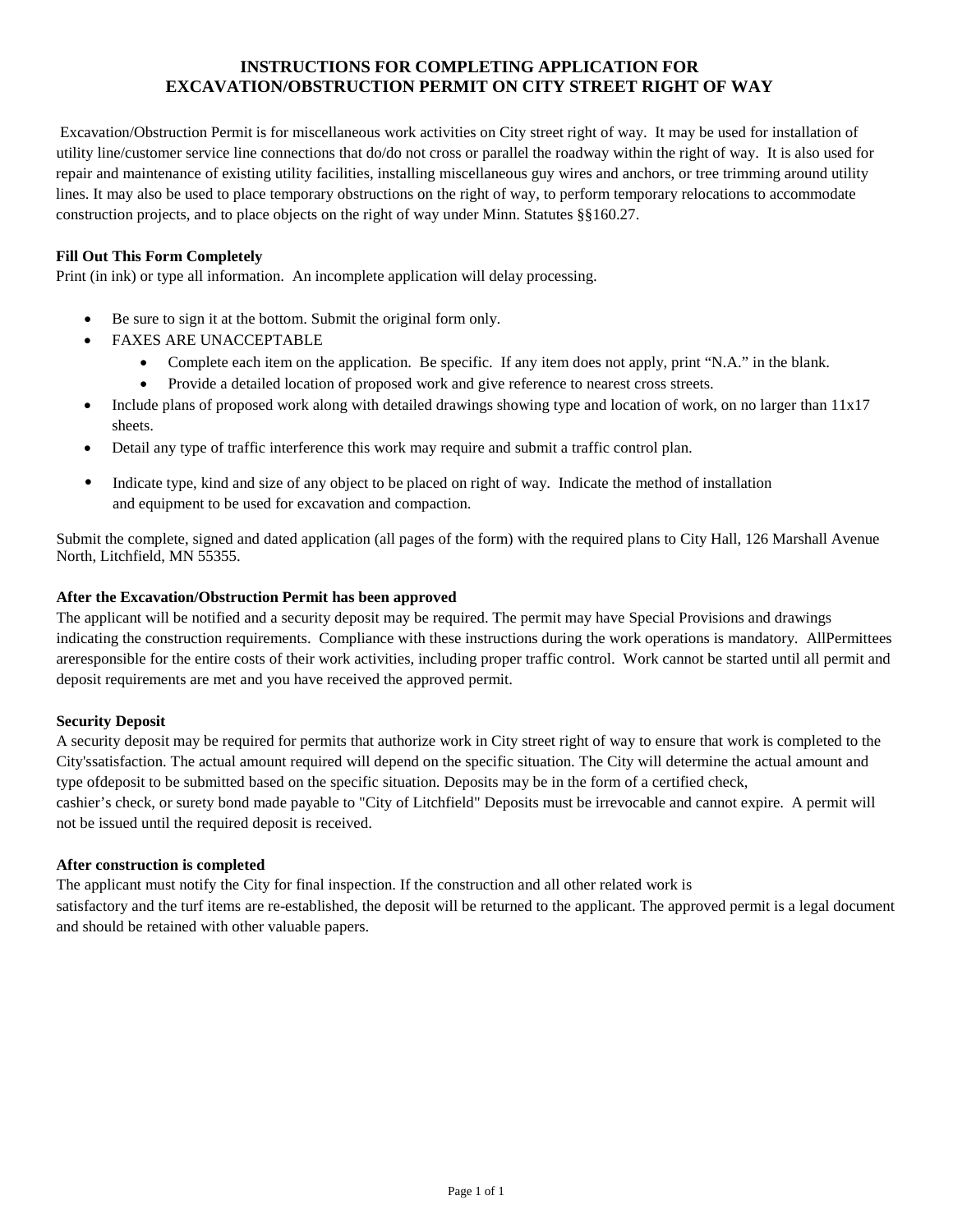

| <b>EXCAVATION/OBSTRUCTION PERMIT APPLICATION FOR</b><br>WORK ON CITY STREET RIGHT OF WAY                                                                                                                                                                                                                                                            |                                                                 |                                   |                      |                                                                 |                                                                                                                                                                                                                                                                                                                                            |  |
|-----------------------------------------------------------------------------------------------------------------------------------------------------------------------------------------------------------------------------------------------------------------------------------------------------------------------------------------------------|-----------------------------------------------------------------|-----------------------------------|----------------------|-----------------------------------------------------------------|--------------------------------------------------------------------------------------------------------------------------------------------------------------------------------------------------------------------------------------------------------------------------------------------------------------------------------------------|--|
| ATTACH A SKETCH OF THE PROPOSED WORK AREA AND RELATION TO CITY STREET.                                                                                                                                                                                                                                                                              |                                                                 |                                   |                      |                                                                 |                                                                                                                                                                                                                                                                                                                                            |  |
| SUBMIT TO CITY HALL OF LITCHFIELD, MINNESOTA.                                                                                                                                                                                                                                                                                                       |                                                                 |                                   |                      |                                                                 |                                                                                                                                                                                                                                                                                                                                            |  |
| <b>APPLICANT</b>                                                                                                                                                                                                                                                                                                                                    |                                                                 | <b>TELEPHONE</b>                  |                      |                                                                 | <b>ADDRESS</b> (Street, City, State, Zip)                                                                                                                                                                                                                                                                                                  |  |
| <b>PARTY PERFORMING WORK</b>                                                                                                                                                                                                                                                                                                                        |                                                                 | <b>TELEPHONE</b>                  |                      |                                                                 | <b>ADDRESS</b> (Street, City, State, Zip)                                                                                                                                                                                                                                                                                                  |  |
| <b>LOCATION OF PROPOSED WORK</b>                                                                                                                                                                                                                                                                                                                    |                                                                 |                                   |                      |                                                                 |                                                                                                                                                                                                                                                                                                                                            |  |
|                                                                                                                                                                                                                                                                                                                                                     |                                                                 |                                   |                      |                                                                 |                                                                                                                                                                                                                                                                                                                                            |  |
| <b>NATURE OF WORK</b>                                                                                                                                                                                                                                                                                                                               |                                                                 |                                   |                      |                                                                 |                                                                                                                                                                                                                                                                                                                                            |  |
| <b>SURFACE TO BE DISTURBED</b><br>Roadway Shoulder Concrete<br>$\Box$ Other (explain)                                                                                                                                                                                                                                                               | (Check Appropriate Boxes)<br>$\Box$ Bituminous                  | $\Box$ Turf Only<br>$\Box$ Gravel |                      |                                                                 |                                                                                                                                                                                                                                                                                                                                            |  |
| DEPTH OF EXCAVATION BELOW<br><b>SURFACE</b>                                                                                                                                                                                                                                                                                                         | <b>NUMBER &amp; SIZE OF EXCAVATIONS</b>                         |                                   |                      |                                                                 | <b>METHOD OF INSTALLATION/CONSTRUCTION</b>                                                                                                                                                                                                                                                                                                 |  |
| DATE WORK TO BE COMPLETED BY<br>WORK TO START ON OR AFTER                                                                                                                                                                                                                                                                                           |                                                                 |                                   |                      | IS TRAFFIC DETOUR NECESSARY?<br>$\Box$ No<br>$\blacksquare$ Yes |                                                                                                                                                                                                                                                                                                                                            |  |
|                                                                                                                                                                                                                                                                                                                                                     |                                                                 |                                   |                      | (IF YES, TRAFFIC CONTROL PLAN IS REQUIRED.)                     |                                                                                                                                                                                                                                                                                                                                            |  |
|                                                                                                                                                                                                                                                                                                                                                     |                                                                 |                                   |                      | APPLICANT'S ACCEPTANCE, WAIVER AND INDEMNIFICATION              |                                                                                                                                                                                                                                                                                                                                            |  |
| The undersigned applicant hereby agrees to comply with applicable statutes, rules, and the standard conditions and special provisions of this permit. The applicant<br>understands and agrees that no work in connection with this application will be started until the application has been approved and the permit issued.                       |                                                                 |                                   |                      |                                                                 |                                                                                                                                                                                                                                                                                                                                            |  |
| The applicant is aware of circumstances or hazards that may arise while performing the work associated with this application that could result in injury, loss, damage<br>or death, and the applicant assumes the risk of such circumstances, dangers and hazards, whether reasonably foreseeable or not.                                           |                                                                 |                                   |                      |                                                                 |                                                                                                                                                                                                                                                                                                                                            |  |
| The applicant also understands that this permit may also be subject to the approval of other road authorities having joint supervision over said street or highway,                                                                                                                                                                                 |                                                                 |                                   |                      |                                                                 |                                                                                                                                                                                                                                                                                                                                            |  |
| and may be subject to any other affected governmental agencies.                                                                                                                                                                                                                                                                                     |                                                                 |                                   |                      |                                                                 |                                                                                                                                                                                                                                                                                                                                            |  |
| The undersigned applicant expressly agrees that except for negligent acts of the City, its agents and employees, the applicant or his/her agents or contractor shall<br>assume all liability for, and save the City, its agents and employees, harmless from any and all claims for damages, actions or causes of action arising out of the work to |                                                                 |                                   |                      |                                                                 |                                                                                                                                                                                                                                                                                                                                            |  |
| be done in connection with this application and permit.                                                                                                                                                                                                                                                                                             |                                                                 |                                   |                      |                                                                 |                                                                                                                                                                                                                                                                                                                                            |  |
| <b>NAME AND TITLE</b>                                                                                                                                                                                                                                                                                                                               |                                                                 |                                   | <b>EMAIL ADDRESS</b> |                                                                 |                                                                                                                                                                                                                                                                                                                                            |  |
|                                                                                                                                                                                                                                                                                                                                                     |                                                                 |                                   |                      |                                                                 |                                                                                                                                                                                                                                                                                                                                            |  |
|                                                                                                                                                                                                                                                                                                                                                     |                                                                 |                                   |                      |                                                                 |                                                                                                                                                                                                                                                                                                                                            |  |
| <b>DATE</b>                                                                                                                                                                                                                                                                                                                                         |                                                                 |                                   |                      | <b>SIGNATURE</b>                                                |                                                                                                                                                                                                                                                                                                                                            |  |
| <b>DO NOT WRITE BELOW THIS LINE</b>                                                                                                                                                                                                                                                                                                                 |                                                                 |                                   |                      |                                                                 |                                                                                                                                                                                                                                                                                                                                            |  |
| PERMIT NOT VALID UNLESS BEARING AUTHORIZED CITY SIGNATURE<br><b>AUTHORIZATION OF PERMIT</b>                                                                                                                                                                                                                                                         |                                                                 |                                   |                      |                                                                 |                                                                                                                                                                                                                                                                                                                                            |  |
| It is expressly understood that this permit is conditioned upon restoration of the city street right-of-way to its original condition or to a satisfactory condition. In                                                                                                                                                                            |                                                                 |                                   |                      |                                                                 |                                                                                                                                                                                                                                                                                                                                            |  |
| and/or special provisions:                                                                                                                                                                                                                                                                                                                          |                                                                 |                                   |                      |                                                                 | consideration of the applicant's agreement to comply in all respects with the applicable laws and the conditions of the City pertaining to this permit, permission is<br>hereby granted for the work to be performed as described in the above application, said work to be performed in accordance with the following standard conditions |  |
| SEE ATTACHED STANDARD CONDITIONS AND/OR SPECIAL PROVISIONS                                                                                                                                                                                                                                                                                          |                                                                 |                                   |                      |                                                                 |                                                                                                                                                                                                                                                                                                                                            |  |
|                                                                                                                                                                                                                                                                                                                                                     |                                                                 |                                   |                      |                                                                 |                                                                                                                                                                                                                                                                                                                                            |  |
| Date All Work To Be Completed By                                                                                                                                                                                                                                                                                                                    |                                                                 | Authorized City Signature         |                      |                                                                 | Date of Authorized Signature                                                                                                                                                                                                                                                                                                               |  |
| <b>DISTRIBUTION</b>                                                                                                                                                                                                                                                                                                                                 |                                                                 | <b>DEPOSIT REQUIREMENTS</b>       |                      |                                                                 | <b>DEPOSIT TYPE</b>                                                                                                                                                                                                                                                                                                                        |  |
| Code Enforcement                                                                                                                                                                                                                                                                                                                                    | No Deposit Required                                             |                                   |                      |                                                                 |                                                                                                                                                                                                                                                                                                                                            |  |
| Applicant                                                                                                                                                                                                                                                                                                                                           | $\Box$ Deposit Required in the Amount of \$                     |                                   |                      | $\text{Certified Check} \#$                                     |                                                                                                                                                                                                                                                                                                                                            |  |
| Date Deposit Received                                                                                                                                                                                                                                                                                                                               |                                                                 |                                   |                      |                                                                 |                                                                                                                                                                                                                                                                                                                                            |  |
|                                                                                                                                                                                                                                                                                                                                                     | Deposit to be returned upon satisfactory completion of all work |                                   |                      |                                                                 | Bond #                                                                                                                                                                                                                                                                                                                                     |  |
| <b>DATE WORK COMPLETED</b><br>(The date when the work is completed must be reported to the City)                                                                                                                                                                                                                                                    |                                                                 |                                   |                      |                                                                 |                                                                                                                                                                                                                                                                                                                                            |  |